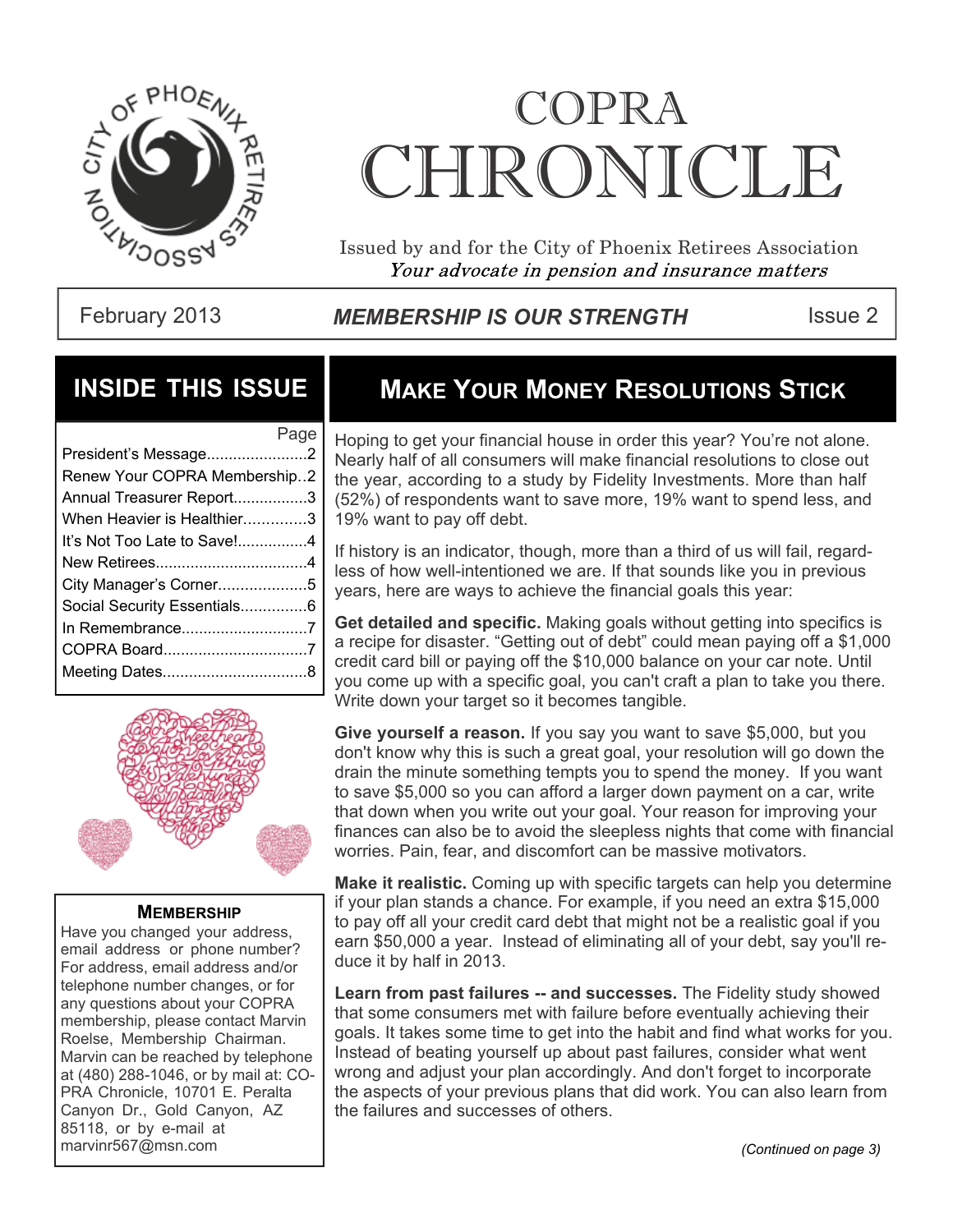# **PRESIDENT'S MESSAGE**



Hi everyone:

I want to dedicate my message this month to "VOLUNTEERISM" and the devoted retirees who make the organization work day in and day out all through the year. I attempted to conduct a rough calculation as to the time spent on COPRA each year, but suffice it to say, it runs into the thousands of hours. This is not surprising considering the amount of work that is being accomplished regarding COPRA related issues that serve our members and are important to us all. Whether it's making trips to City Hall to meet with staff on various areas of importance and concern to retirees, attending board meetings, general meetings, committee meetings (and, yes, sometimes even council meetings), preparing and publishing the Chronicle, updating the COPRA website, and

other numerous tasks that are necessary to keep the association running smoothly, the work goes on.

Ten very dedicated individuals who comprise the COPRA Board, along with our volunteer Chronicle Editor, have made all of this happen and, hopefully, provided you with both vital information and services for the betterment of all City retirees. I thank each of these wonderful individuals for the volunteer work that they have done and commitment they have made through COPRA to all of us who have retired from the City.

One of the tasks the COPRA Board is charged with accomplishing during the first board meeting of the year in January is the election of its Table Officers for the upcoming year. The board re-elected all the existing Table Officers for another term. Congratulations to Laura Ross (Vice President), Barbara Kellogg (Treasurer), and Dawnell Navarro (Secretary). I was also re-elected as President and I thank the board for their continued and encouraging support. The board also selected the dates for this year's three general meetings which are advertised at the end of this month's Chronicle. Of special note, the Health and Benefits Meeting has been changed to the fall to coincide with the annual benefits open enrollment program to assist with your decision making during that process.

In closing, I want to offer special congratulations to a new City retiree who has been a long time friend and supporter of COPRA. Donna Buelow is retiring as the Administrator of the City of Phoenix Retirement System (COPERS). COPRA and all retirees owe Donna a big thank you for all the hard work she has done with CO-PERS. She has also assisted our organization every year with her special educational meetings on the pension system and provided us with additional support regarding administrative issues. On behalf of COPRA, thank you Donna for a job well done. We look forward to welcoming you as a new member of COPRA and your continued support of our organization.

Jack



#### **GIVE YOURSELF A VALENTINE...RENEW YOUR COPRA MEMBERSHIP!!**

#### **Please check the mailing label on this Chronicle for the "Dues Paid Thru:" year. If the "Dues Paid Thru:" year is "2012", you should renew your COPRA membership now!**

If you receive the COPRA Chronicle by email which doesn't have a mailing label, you should have received an email in December advising you of the status of your COPRA membership.

As a retiree, it is important that you stay abreast of events happening in the City that may have an impact on your benefits and the retirement fund. Please renew your membership today. As our motto on the front page of the Chronicle says, "Membership is Our Strength."

COPRA membership dues are \$10.00 annually. The dues special is still available so if you pay dues for 4 years (\$40.00), you get credit for 5 years. To renew your COPRA membership, send a check payable to "COPRA" to the following address:

> COPRA % Marvin Roelse 10701 East Peralta Canyon Drive Gold Canyon, AZ 85118-5130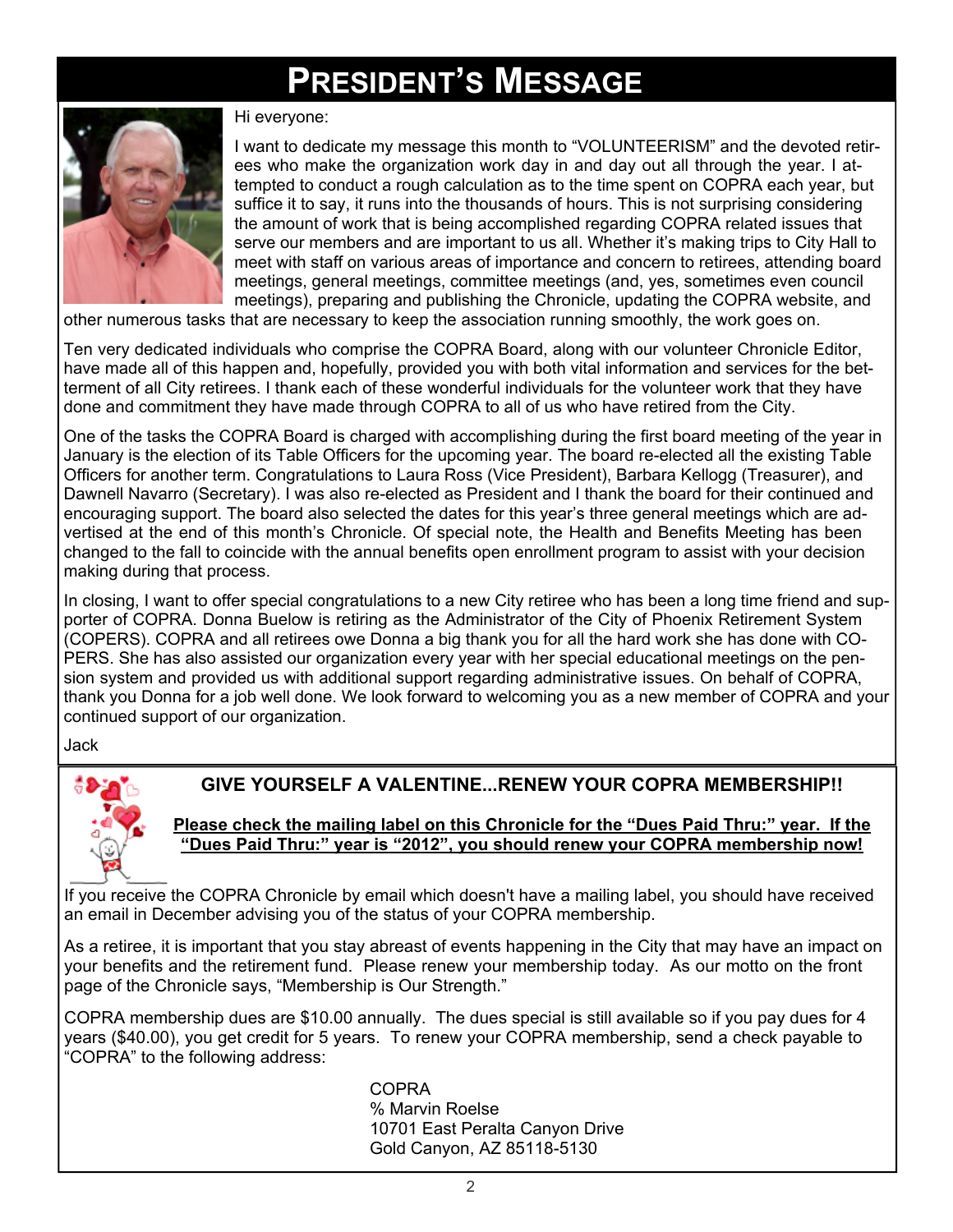# **ANNUAL TREASURER REPORT**

| <b>COPRA Treasurer Report</b>                                                        |                            |                          |             |                   |               |             |
|--------------------------------------------------------------------------------------|----------------------------|--------------------------|-------------|-------------------|---------------|-------------|
| for month ending December 31, 2012 and December 31, 2011                             |                            |                          |             |                   |               |             |
|                                                                                      |                            | December                 |             | 2012              |               | 2011        |
| Book Balance, November 1, 2012 and 2011                                              |                            |                          |             | \$48,902.45       |               | \$44,776.70 |
| Receipts                                                                             |                            |                          |             |                   |               |             |
| Member Dues                                                                          |                            | \$6,800.00               |             | \$25,133.00       |               | \$15,195.00 |
| <b>Dividends</b>                                                                     | \$                         | $29.10$ \$               |             | 336.78            | \$            | 302.39      |
| Donations                                                                            | \$                         | $\sim$                   | \$          | 8.00              | \$            | 27.00       |
| Holiday Party                                                                        | \$                         |                          |             | 18.00 \$ 2,826.00 | \$            | 2,916.00    |
|                                                                                      | Total Receipts \$ 6,847.10 |                          |             | \$28,303.78       |               | \$18,440.39 |
| Disbursements                                                                        |                            |                          |             |                   |               |             |
| <b>Bank Fees</b>                                                                     | \$                         | 58.20                    | \$          | 80.40             | \$            | 0.90        |
| Chronicle                                                                            | \$                         | 890.20                   |             | \$10,986.42       | \$            | 8,601.11    |
| Donations                                                                            | \$                         | $\sim$                   | \$          | 100.00            | \$            | 100.00      |
| Holiday event                                                                        | \$                         | (232.99)                 |             | \$4,733.39        | $\mathbb{S}$  | 2,186.60    |
| Member Support                                                                       | \$                         | $\overline{\phantom{a}}$ | \$          | 1,163.08          | \$            | 852.11      |
| Non-member mailings                                                                  | \$                         | $\overline{\phantom{a}}$ | \$          | $\sim 100$        | \$            | 1.156.96    |
| Office                                                                               | \$                         | $\sim$                   | \$          | 53.75             | ${\mathbb S}$ | 159.26      |
| Social Activities                                                                    | \$                         | $\sim$                   | \$          | $\sim$            | \$            | ä,          |
| Website                                                                              | \$                         | 161.25                   | \$          | 645.00            | \$            | 845.00      |
|                                                                                      | Total Disbursements \$     | 876.66                   |             | \$17,762.04       |               | \$13,901.94 |
| Book Balance, December 31, 2012 and December 31, 2011*<br>\$49,315.15<br>\$54,872.89 |                            |                          |             |                   |               |             |
| Bank Balance, December 31, 2012                                                      |                            |                          |             |                   |               |             |
| Checking                                                                             |                            |                          | \$          | 3.895.21          |               |             |
| CD (4/13/2013 1.242%)                                                                |                            |                          |             | \$10,478.70       |               |             |
| CD (09/13/2012 1.094%)                                                               |                            |                          | \$          | ä,                |               |             |
| CD (03/13/2015 1.25%)                                                                |                            |                          | \$15,254.57 |                   |               |             |
| Money Market                                                                         |                            |                          |             | \$25,244.41       |               |             |
| Total                                                                                |                            |                          |             | \$54,872.89       |               |             |
| *Prepaid Dues of \$40,320 in 2012 and \$36,489 in 2011 Included                      |                            |                          |             |                   |               |             |
| Barbara Kellogg, Treasurer                                                           |                            |                          |             |                   |               |             |
|                                                                                      |                            |                          |             |                   |               |             |



I am an optimist because I don't see the point in being anything else.

*Abraham Lincoln*

### **When Heavier is Healthier**

Being slightly overweight may actually reduce your risk of dying prematurely. A new analysis of nearly100 studies shows that people who have a body mass index (BMI) that qualifies them as overweight are 6 percent less likely to die early than people considered to be of normal weight. Carrying "a few extra pounds are not as lethal as we've been led to believe," Steven B. Heymsfield, director of the Pennington Biomedical Research Center in Baton Rouge, tells *WebMD.com.* Researchers say the results suggest the BMI, which takes into account only a person's height and weight, is a very crude measure of health. Athletes in peak condition who pack on lots of muscle often have BMIs in the overweight category, and it's also possible that a bit of extra fat, stored in the right place, might help people survive illnesses. "What is bad is a type of fat that is inside your belly," says Kamyar Kalantar-Zadeh, a professor at the University of California, Irvine. "Non-belly fat - underneath your skin, in your thigh, and your butt area – these are not necessarily bad." Unless you're obese, researchers say that maintaining healthy cholesterol and blood pressure levels may be more important than having an "ideal" weight.

*Source: The Week*

# **MAKE YOUR MONEY RESOLUTIONS STICK (CONTINUED)**

#### *(Continued from page 1)*

**Set intermediate goals.** People get a jolt of confidence when they make progress. Rather than striving for one massive end-of-the-year goal, break your plan into daily, weekly or monthly mini-goals. For example, you might get your budget in order now; then spend next month organizing your records.

**Check in frequently to measure progress.** You can't make a resolution, then wait until December to see how you did. For example, if you want to save \$5,000 in a year, divide that by 12 and concentrate on saving \$416.67 each month. A monthly check-in is best. If you check in too often, you could become discouraged by a lack of progress; waiting too long gives you more time to veer off track.

**Think process, not results.** Highly successful people understand that the process is more important than the end result. If your goal is to save \$5,000 by the end of the year, focus on the steps you're taking each month to get there, such as cutting back on that daily Starbucks coffee. By doing so, you reprogram your habits. If you can change your behavior, the result will take care of itself.

**Get an accountability partner.** It's good to have someone around to help you stay committed to your goals, but if you're trying to improve your financial life, it's important that you enlist someone who is good with money. Find a friend who is living debt-free or who has a healthy savings account and ask him or her to guide you. You can also seek professional help, such as a coach, money therapist or financial adviser. Finally, tell your accountability partner what you expect. For example, if you want weekly check-in calls, say so.

**Don't forget rewards.** When you have small successes along the way, give yourself a pat on the back. Reward yourself with something that will not take away from your goal. While it's probably not wise to spend your newfound savings on a trip to the Bahamas, you can find something inexpensive and enjoyable to celebrate your success.

*Source: MSN.com/money*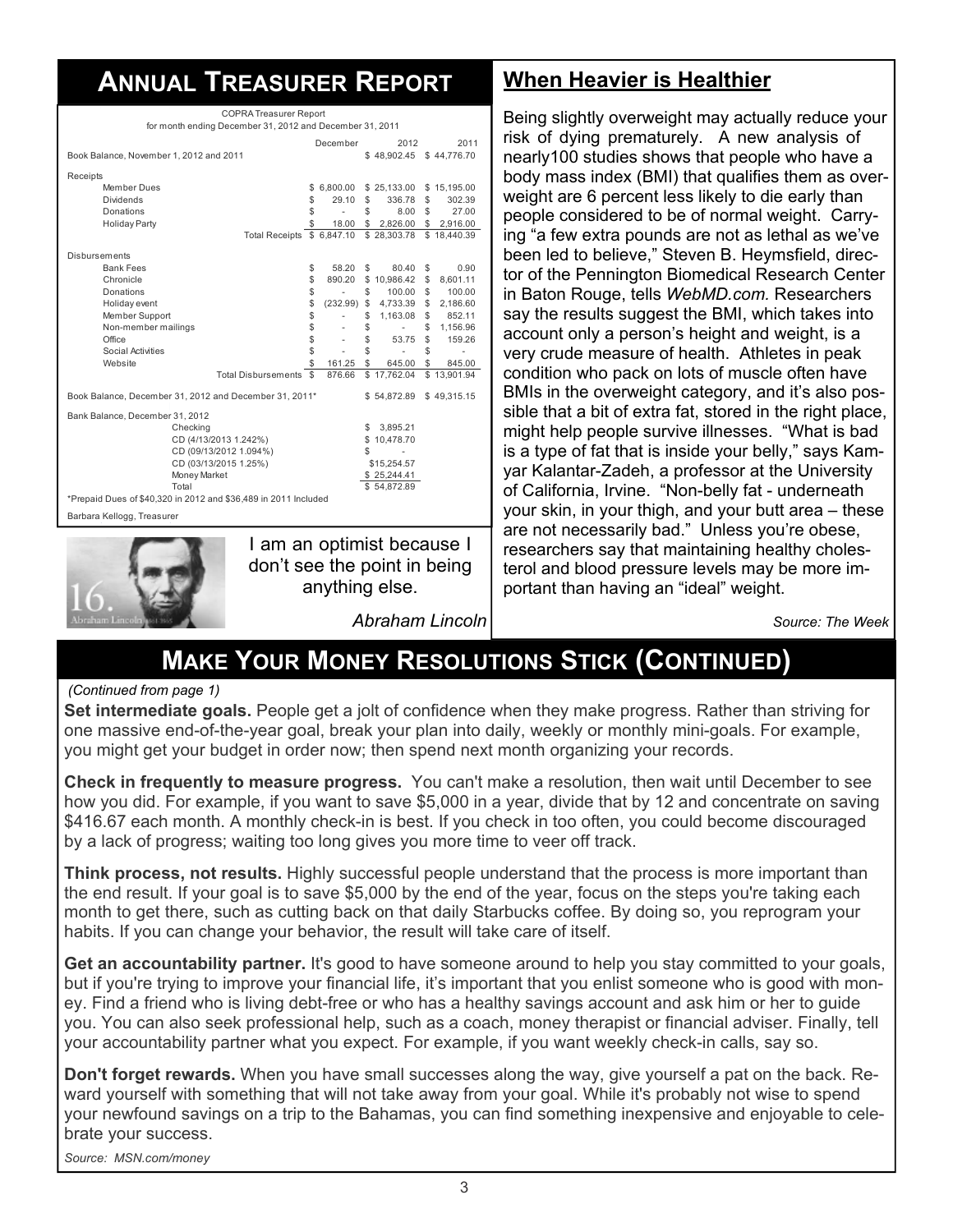# **IT'S NOT TOO LATE TO SAVE!**

It's not too late to save \$120 or \$240 per year on your City retiree medical premiums! When you or a covered spouse completes an online Health Risk Assessment you automatically save \$10 per month. If you have a spouse covered and you both complete a Health Risk Assessment you automatically save \$20 per month. Details were shared with retirees in the blue Open Enrollment Guide mailed to retiree homes last October.

Medical premiums are a reflection of the health of everyone enrolled in the plan. When retirees as a group enjoy better health, premiums reflect the change. Awareness of our health risks is the first step toward better health. Be sure to include these seven pieces of biometric data when completing your Health Risk Assessment: 1) Height 2) Weight 3) Waist Circumference 4) Blood Pressure 5) Total Cholesterol 6) HDL Cholesterol, and 7) Blood Glucose.

Use the online health risk assessment that correlates to your 2013 medical coverage. If you have Cigna HMO coverage, go to mycigna.com, if you have a BlueCross/BlueShield plan go to azblue.com. Retiree and spouse must register separately in order for them both to complete a Health Risk Assessment. Registration instructions are below:

 BLUE CROSS/BLUE SHIELD: Go to azblue.com/HealthyBlue and select the registration link under the "Register for BlueNet" section (located near the right side of the page) and select the link for the "Member" registration. If you are a "new enrollee" (a member who has not yet received an

 *(Continued on page 5)*

| Sandra Ady            | Comm & Econ Dev               | Ronald Gray            | Parks & Rec                |
|-----------------------|-------------------------------|------------------------|----------------------------|
| Lorraine Ahumada      | Fire                          | <b>Brenda Harley</b>   | Law                        |
| Alesia Anderson       | Fire                          | <b>Betty Hartley</b>   | Police                     |
| Danny Anderson        | Parks & Rec                   | John Hernandez         | Fire                       |
| Douglas Anderson      | Aviation                      | Kenneth Ingraham       | Planning                   |
| Robert Avina          | Aviation                      | Christopher Jamison    | Aviation                   |
| Cathy Baker           | City Court                    | Jamie Jaszczyk-Babonis | Finance                    |
| David Barr            | <b>Public Works</b>           | Linda Johnson          | <b>Human Resources</b>     |
| Maria Barron-Rios     | Library                       | Susan Kinsey           | <b>Public Works</b>        |
| Sylvia Bencomo        | <b>Streets Transportation</b> | Jill Leon              | <b>Management Services</b> |
| <b>Todd Betts</b>     | Water                         | David Martin           | Parks & Rec                |
| John Bicheler         | Water                         | Karen Maxwell          | Water                      |
| David Blatchford      | Water                         | Michael McLaurin       | Water                      |
| Pam Boyd              | Fire                          | David Meiner           | Water                      |
| Karen Broadway        | <b>Streets Transportation</b> | <b>Wayne Morris</b>    | Aviation                   |
| <b>Candace Burns</b>  | Fire                          | Jeanette Newman        | Housing                    |
| Connie Carrola        | Fire                          | Marjorie Nielsen       | Finance                    |
| <b>Stuart Casey</b>   | <b>Public Works</b>           | Kathleen Nuckois       | Finance                    |
| <b>Hazel Clift</b>    | <b>City Clerk</b>             | Michael Perry          | <b>ITS</b>                 |
| <b>Steven Coates</b>  | <b>City Clerk</b>             | David Raitter          | Water                      |
| <b>Thomas Cochran</b> | Water                         | Dawn Ramos             | Police                     |
| Virginia Cota         | Aviation                      | <b>Robert Rivas</b>    | Aviation                   |
| Paul Crohurst         | <b>Neighborhood Services</b>  | Linda Robbins          | Water                      |
| Deardis Davis         | Water                         | Deborah Roth           | <b>City Court</b>          |
| JoAnn Del-Colle       | <b>Human Services</b>         | John Sawyer            | Aviation                   |
| Tami Eberhardt        | Fire                          | Marsha Spencer         | <b>City Attorney</b>       |
| Jeri Estes            | Aviation                      | Carolyn Spivey         | Water                      |
| John Estes            | Planning                      | Laurie Sumier          |                            |
| Jeff Foland           | Aviation                      | Sherri Tax             | Police                     |
| Londa Fuduloff        | Planning                      | Earle Williams, III    | Aviation                   |
| Roger Gabriel         | Finance                       | William Zigler         | Community & Econ Dev       |
| <b>Frances Gracia</b> | Fire                          |                        |                            |

# **NEW RETIREES (NOVEMBER 2012)**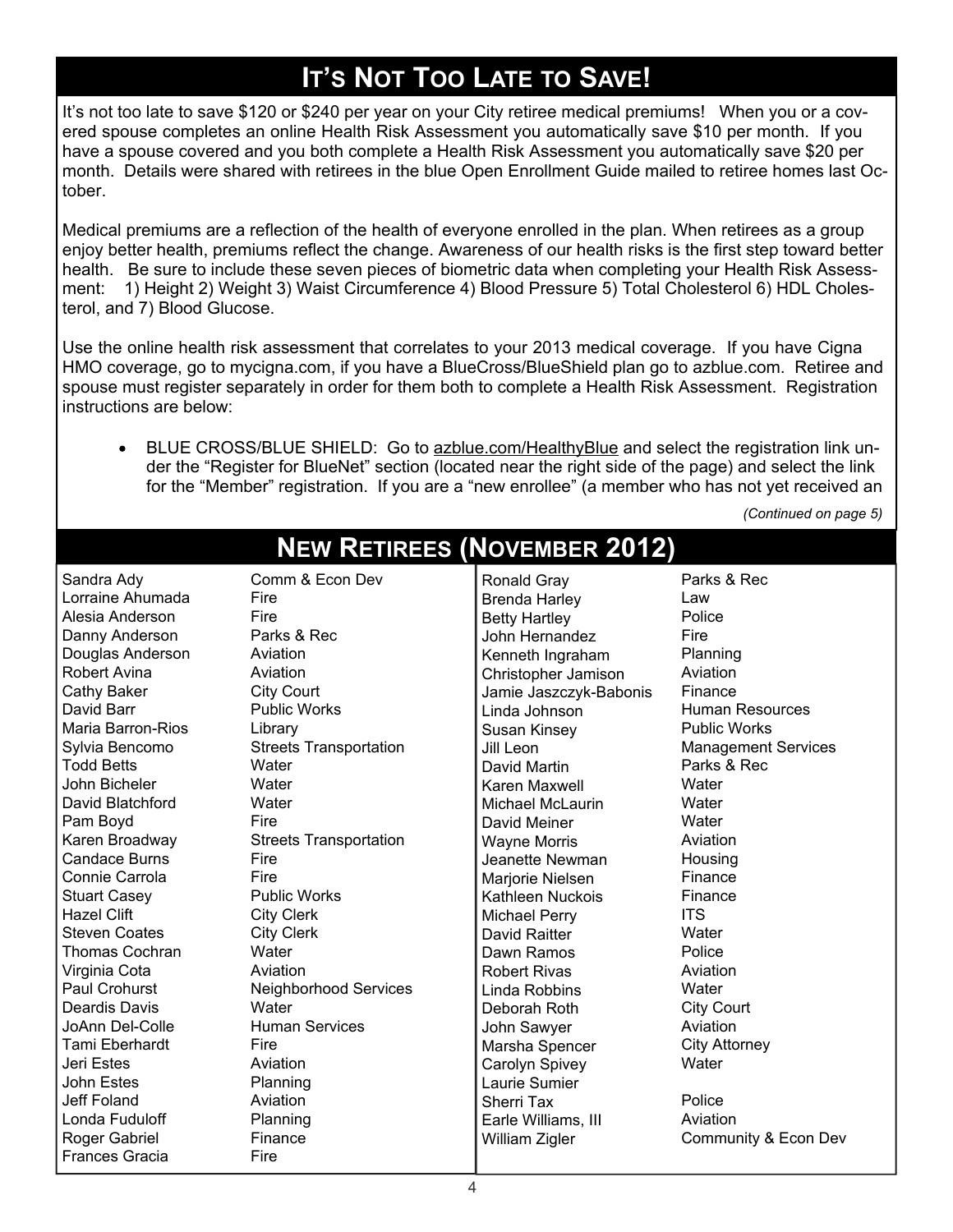# **CITY MANAGER'S CORNER**

Like us at facebook.com/cityofphoenix

I recently came across a fascinating piece of history, an old photograph from around 1951. It shows the Phoenix Charter Government Committee at the time, featuring then Mayor Nick Udall, Councilman Barry Goldwater, City Manager Ray Wilson and several others including Margaret Kober, Phoenix's first councilwoman. At the time, the city's population was just 106,000 and city leaders were on a crusade to clean up Phoenix, which was plagued with prostitution and gambling outfits as reported by local journalists. The city had an area of 17.1 square miles and a population of 106,000 that placed it 99th among American cities.





David Cavazos

It was fascinating to see this photo and realize how much Phoenix has changed over the years. Today, the city covers more than 500 square miles and has a population of more than 1.4 million, ranking it sixth in the country. Since 1950, the National Civic League has selected Phoenix as an "All-America City" four times, which highlights the involvement of private citizens with their government.

I want this tradition to continue and invite everyone to become involved in planPhx (link to: http://www.myplanphx.com/), an initiative designed to get you involved in the process of developing our General Plan which will outline how our city will look over the next ten years. The decisions we make now will also become a part of Phoenix's history. Years from now, our city's leaders will likely look back at today's photographs and talk about how far Phoenix has come. By the way, if you recognize anyone from the photo, please let me know. (link to contact info: http://phoenix.gov/citymanager/index.html)

*- David Cavazos, City Manager*

# **IT'S NOT TOO LATE TO SAVE! (CONTINUED)**

 *(Continued from page 4)*

ID card) be sure to select "New Group Enrollee." On the next screen enter the required registration information and then choose a login ID, a password, and a back-up security question. Review the terms and conditions of the web site and mark the check box stating that you read and agree to the Online Services Terms of Use, then click "Submit." For assistance with BlueNet Registration to include password reset, please contact BlueCross/BlueShield of Arizona eSolutions at (602) 864-4844 or (800) 650-5656 Monday through Friday from 8:00 a.m. to 4:30 p.m. Arizona time.

 CIGNA: Go to myCigna.com. Select the "Register" button and complete the registration process. A spouse will need to use the retiree's Social Security Number (SSN) when registering – not their own SSN. They will also need to enter the retiree's zip code. For assistance with the Cigna registration process to include password reset, please contact Cigna Member Services at 1 (800) 244-6224.

#### *Take action today to save money all year long!*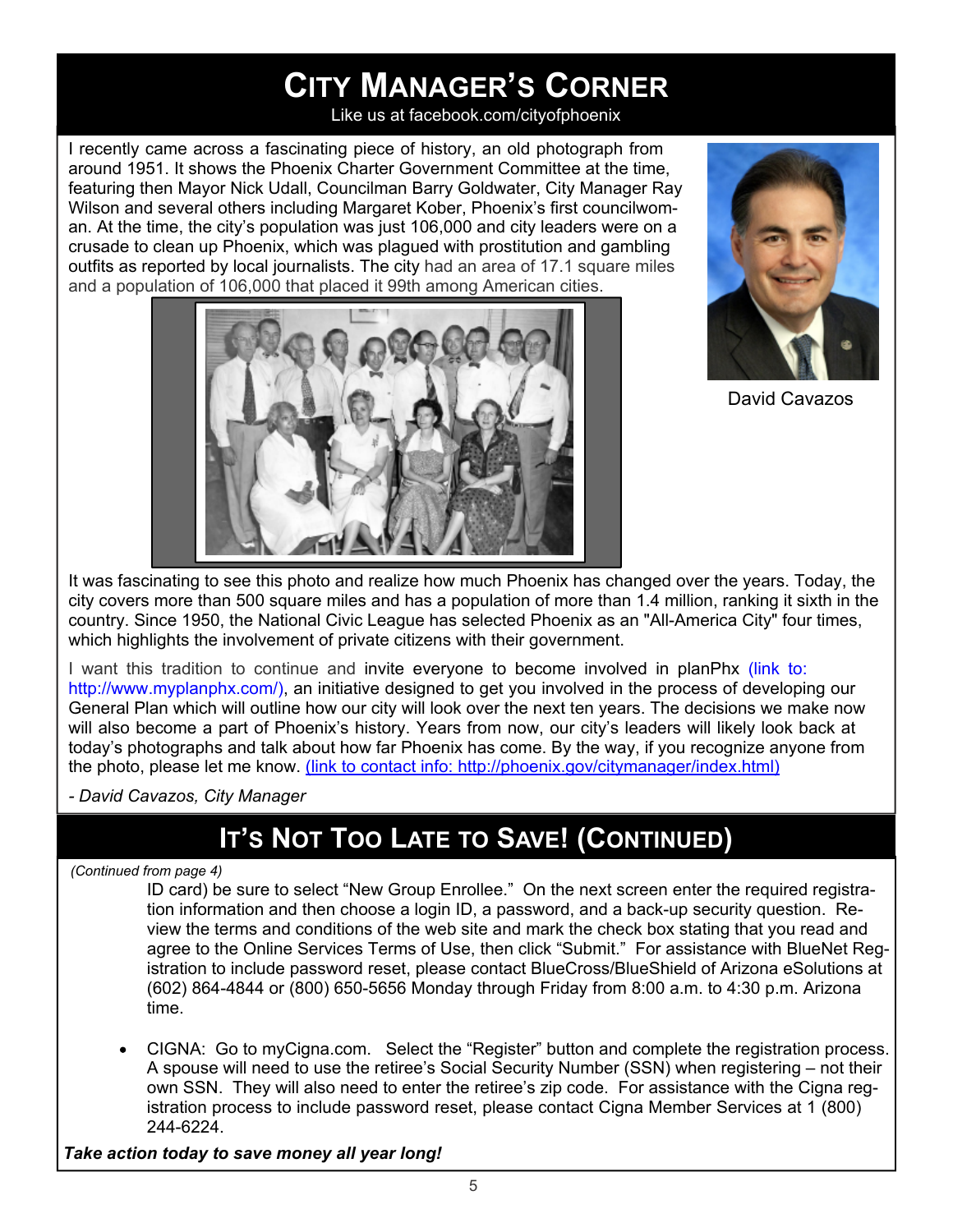#### **FIVE OF TEN ESSENTIALS REGARDING SOCIAL SECURITY**

Last month, we covered the first 5 of the 10 essentials of Social Security according to Kiplinger's Personal Finance Letter. Here are the remaining 5 essentials that will help with understanding your Social Security benefits.

#### **Divorce a spouse, not the benefit**

What if you were married, but your spouse is now an ex-spouse? A divorce doesn't take away your right to a benefit based on your former spouse's earnings record. You can still qualify to receive a benefit based on his or her record if you were married at least 10 years and you are 62 or older.

As with a regular spousal benefit, you can get up to 50% of an ex-spouse's benefit -- less if you claim before full retirement age. And the beauty of it is that your ex never needs to know, because you apply for the benefit directly through the Social Security Administration. Taking a benefit on your ex's record has no effect on his or her benefit or that of your ex's new spouse. And unlike a regular spousal benefit, if your ex qualifies for benefits but has yet to apply, you can still take a benefit on the ex's record if you have been divorced for at least two years.

Note: Ex-spouses can also take a survivor benefit if their ex has died, and, like any spousal survivor benefit, it will be worth 100% of what the ex-spouse received. If you remarry after age 60, you will still be eligible for the survivor benefit.

#### **It can pay to delay**

Once you hit full retirement age, you can choose to wait to take your benefit. There's a big incentive for delaying your claim -- your benefit will grow by 8% a year up until age 70. Any cost-of-living adjustments will be included, too, so you don't forgo those by waiting.

While a spousal benefit doesn't include delayed retirement credits, the survivor benefit does. By waiting to take his benefit, a high-earning husband, for example, can ensure that his lower-earning wife will receive a much higher benefit in the event he dies before she does. That additional 32% of income could make a big difference for a widow who has lost her husband's stream of Social Security income.

One option for a spouse who is delaying his benefit but still wants to bring some Social Security income into the household is to restrict his application to a spousal benefit only. To use this strategy, the spouse restricting his or her application must be at full retirement age. So the lower-earning spouse -- say, the wife -- applies for benefits on her own record. The husband then applies for a spousal benefit only, and he receives half of his wife's benefit while his own benefit continues to grow. When he's 70, he can switch to his own, higher benefit. Exes at full retirement age can use the same strategy -- they can apply to restrict their application to a spousal benefit and let their own benefit grow.

#### **File and suspend**

Here's a Social Security claiming strategy that's perfectly legal and potentially lucrative. Let's say a husband decides he wants to delay taking his benefit until age 70 to maximize the amount of his monthly check. However, he wants his wife to be able to take a spousal benefit, because it would be higher than her own benefit.

To make that happen, the husband, who must be at full retirement age, can file for his benefits and then immediately suspend them. Because he has applied for benefits, his wife can now take a spousal benefit based on his record. And because he suspended his own benefit, his benefit will earn delayed retirement credits for each year he waits until age 70.

#### **Uncle Sam wants his cut**

Most people know that you pay tax into the Social Security Trust Fund, but did you know that you may also have to pay tax on your Social Security benefits? Benefits lost their tax-free status in 1984, and the income thresholds for triggering the tax on benefits haven't been increased since then.

As a result, it doesn't take a lot of income for your benefits to be pinched by Uncle Sam. For example, a married couple with a combined income of more than \$32,000 may have to pay income tax on up to 50% of their benefits. Higher earners may have to pay income tax on up to 85% of their benefits.

*(Continued on page 7)*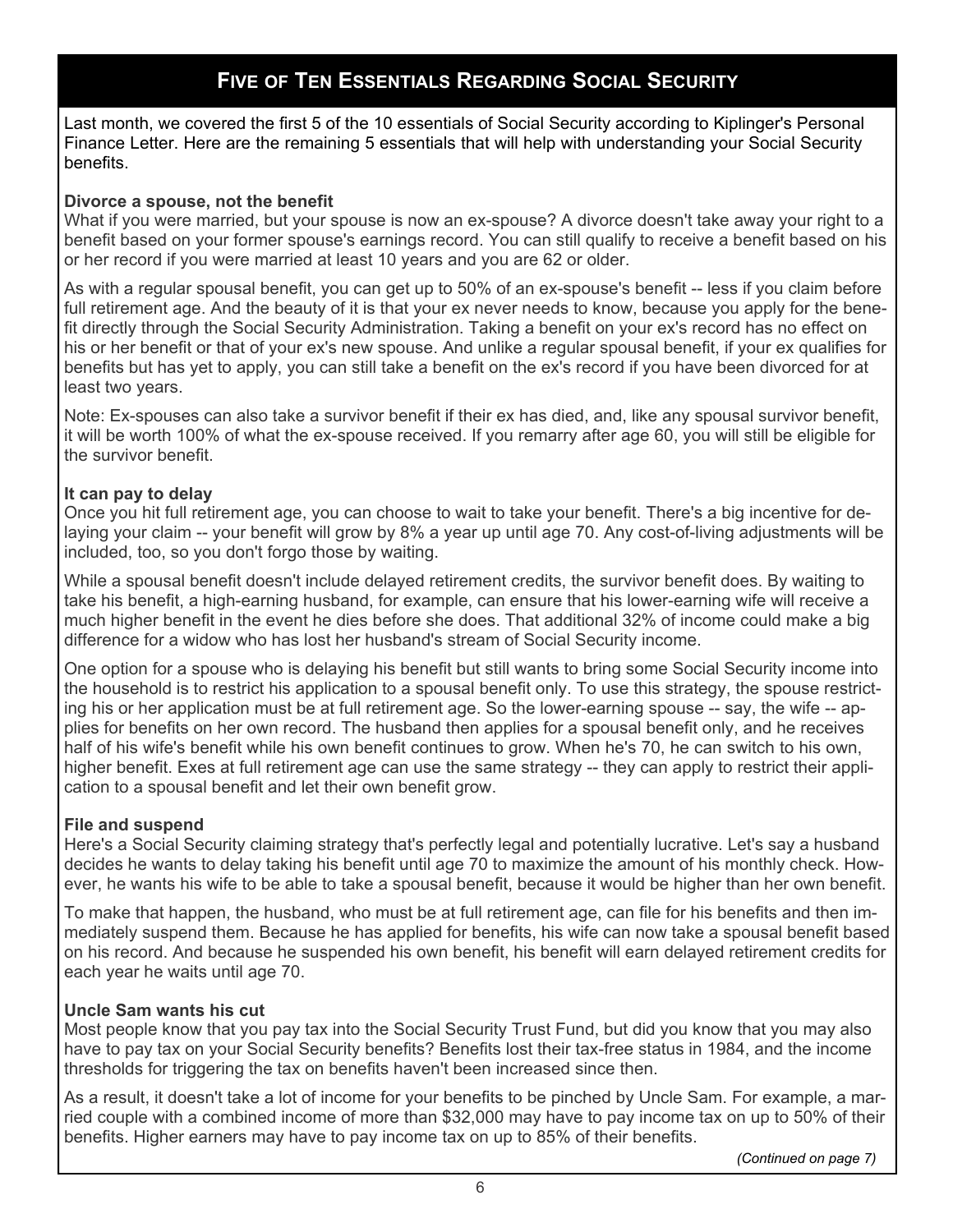#### IN REMEMBRANCE

|                        | 12/06/12 |
|------------------------|----------|
| Donald J. Barnes       |          |
| Donald R. Mackay       | 12/07/12 |
| <b>Richard Mathein</b> | 12/12/12 |
| Emelia Husak           | 12/15/12 |
| Loretta Worley         | 12/22/12 |
| Norman Clifford        | 12/22/12 |
| Sharon Hahn            | 12/24/12 |
| Jesus Aguilera Sr.     | 12/25/12 |
| Frank D. Bell          | 12/25/12 |
| John L. Emminger       | 12/25/12 |
| Jimmy Acuna            | 12/27/12 |
| Sona L. Miller         | 01/07/13 |
| Glenn A. Jones         | 01/07/13 |
| Josie Rocha            | 01/09/13 |
| Martin Munoz           | 01/12/13 |
| <b>Betty Echols</b>    | 01/12/13 |
| Arnold L. Wiese        | 01/13/13 |
| Jeannette M. Brush     | 01/14/13 |
| Dean R. Cordes         | 01/14/13 |
| Gloria Lepur           | 01/15/13 |

#### HEALTH AND COMPASSION

We care about our members and their families. If someone in your family is ill, whether at home or in a care facility, or if a loved one has passed away, please call Mary Dysinger-Franklin at (602) 705- 8822.

### **SOCIAL SECURITY (CONT.)**

*(Continued from page 6)*

#### **The earnings test**

Bringing in too much money can cost you if you take Social Security benefits while you are still working. With what is commonly known as the earnings test, you will forfeit \$1 in benefits for every \$2 you make over the earnings limit, which was \$14,640 in 2012 and increased to \$15,120 this year. Once you are past full retirement age, the earnings test disappears and you can make as much money as you want with no reduction in benefits.

The good news is that any benefits forfeited because earnings exceed the limits are not lost forever. At full retirement age, the Social Security Administration will refigure your benefits going forward to take into account benefits lost to the test. For example, if you claim benefits at 62 and over the next four years lose one full year of benefits to the earnings test, at age 66 your benefits will be recomputed -- and increased -- as if you had taken benefits three years early instead of four. That basically means the lifetime reduction in benefits will be 20% rather than 25%.

### **2013 COPRA BOARD**

| President:                       | <b>Jack Thomas</b>                            | (623) 825-6999                         |
|----------------------------------|-----------------------------------------------|----------------------------------------|
|                                  | E-mail                                        | jtnt@cox.net                           |
| Vice President:                  | <b>Laura Ross</b>                             | (623) 878-3334                         |
|                                  | E-mail                                        | ljross50@gmail.com                     |
| Treasurer:                       | <b>Barbara Kellogg</b>                        | (623) 322-5227                         |
|                                  | E-mail                                        | avidgolfer@aol.com                     |
| Secretary:                       | <b>Dawnell Navarro</b>                        | (623) 412-0854                         |
|                                  | E-mail                                        | navarro2@cox.net                       |
| <b>Board Members:</b>            | <b>Robert Salemi</b>                          | (480) 821-6707                         |
|                                  | E-mail                                        | rsalemi451@gmail.com                   |
|                                  | <b>Cathleen Gleason</b>                       | (602) 361-2315                         |
|                                  | E-mail                                        | cgleason2@cox.net                      |
|                                  | <b>Sue Stites</b>                             | (602) 819-7106                         |
|                                  | E-mail                                        | sstites@cox.net                        |
|                                  |                                               | Karen Clifford-Anderson (623) 772-7472 |
|                                  | E-mail                                        | kcliffander@yahoo.com                  |
|                                  | <b>Yvonne Warren</b>                          | (602)952-1025                          |
|                                  | E-mail                                        | vimmons@yahoo.com                      |
|                                  | <b>Marvin Roelse</b>                          | (480) 288-1046                         |
|                                  | E-mail                                        | marvinr567@msn.com                     |
|                                  | Benefits Committee Chair & Health Task Force: |                                        |
|                                  | <b>Laura Ross</b>                             | (623) 878-3334                         |
|                                  | E-mail                                        | ljross50@gmail.com                     |
| Retirement Board Representative: |                                               |                                        |
|                                  | <b>Cathleen Gleason</b>                       | (602) 361-2315                         |
|                                  | E-mail                                        | cgleason2@cox.net                      |
| <b>By-laws Review Chair:</b>     |                                               |                                        |
|                                  |                                               | Karen Clifford-Anderson (623) 772-7472 |
|                                  | E-mail                                        | kcliffander@yahoo.com                  |
|                                  | Member Support and Social Committee Chair:    |                                        |
|                                  | <b>Yvonne Warren</b>                          | (602)952-1025                          |
|                                  | E-mail                                        | yimmons@yahoo.com                      |
| Membership Chair: Marvin Roelse  |                                               | (480) 288-1046                         |
|                                  | E-mail                                        | marvinr567@msn.com                     |
| Chronicle Chair:                 | <b>Robert Salemi</b>                          | (480) 821-6707                         |
|                                  | E-mail                                        | rsalemi451@gmail.com                   |
| Chronicle Editor:                |                                               | Mary Dysinger-Franklin (602) 705-8822  |
|                                  | E-mail                                        | copranewsletter@gmail.com              |
|                                  |                                               |                                        |

| COPERS websitewww.phoenix.gov/phxcopers           |  |
|---------------------------------------------------|--|
|                                                   |  |
| Human Resources - Benefits Section (602) 262-4777 |  |
|                                                   |  |

#### **Chronicle Article Deadline**

Please be advised that the deadline for submitting articles for the Chronicle is the **20th day of the month** before you want the article to appear. Any member may submit material for publication, but the Editor determines what will appear in the final copy based on suitability and available space.

This is your Chronicle. Help us by submitting articles of general interest. Tell us about yourself, your family, a trip you've taken or an interesting hobby you have. Suggestions are always welcomed.

E-mail to: COPRAnewsletter@gmail.com Or mail to: Mary Dysinger-Franklin, 6208 E. Desert Cove Ave, Scottsdale, AZ 85254

#### **Disclaimer**

Acceptance of advertisements or articles in the COPRA Chronicle does not constitute an endorsement by COPRA of goods or services.